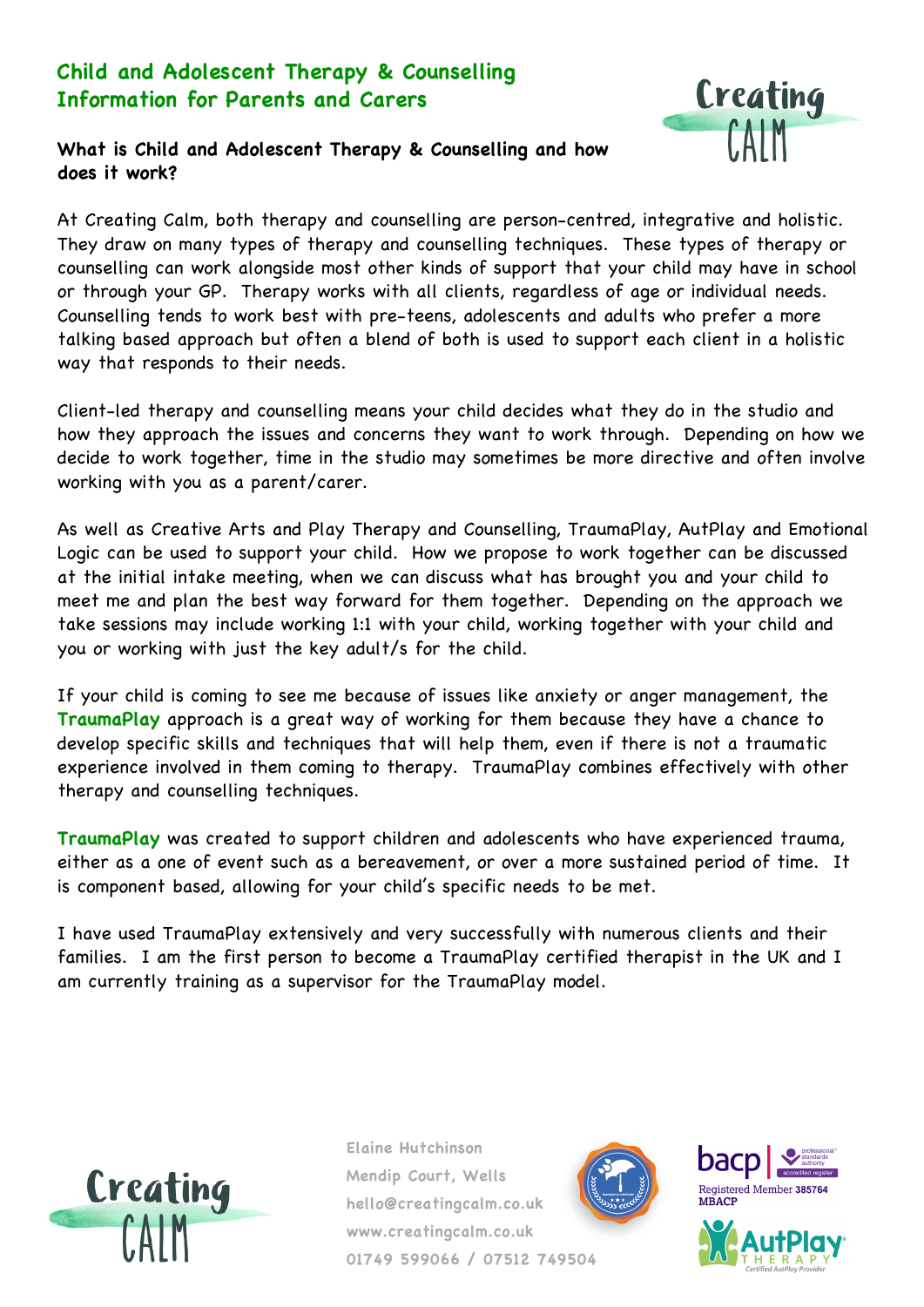Over time we work through these things together:

- Building safety and security
- Developing coping strategies
- Enhancing emotional literacy
- Play based gradual exposure to the trauma
- Experiential mastery play
- Trauma narrative work (around telling the story of what happened)
- Making sense of the post trauma self (creating a new identity)

The family (or caregivers) are also involved in TraumaPlay and as well as helping parents (or other key adults) be better partners in regulation, TraumaPlay helps them learn how to hold the hard stories of the children they care for. Towards the end of therapy, when the child is learning about their new post trauma identity, the family are encouraged to also look at their post trauma selves, both as individuals and as a family.

**Parents as Partners** is a component of TraumaPlay that is focussed on working with parents. It looks at parenting styles and reflects on the ways to best support everyone in the family dynamic. This element of family support works with the adults around the child or adolescent and can be used to support the whole family alongside separate work with the child or the adolescent.

**AutPlay** supports children and adolescents with ASD as well as their families. This is a more directive approach that focuses on:

Three primary target areas:

- 1. Emotional regulation ability
- 2. Social skills development
- 3. Connection (relationship development)

and three secondary target areas:

- 4. Anxiety reduction
- 5. Sensory processing improvement
- 6. Behavioural change

The AutPlay therapy approach is both therapist and parent/care-giver led. The adults are involved in working with and supporting the child with help and guidance from the therapist outside of the therapist and child sessions.

AutPlay is great for supporting the social, emotional and relational issues that children with ASD struggle with.







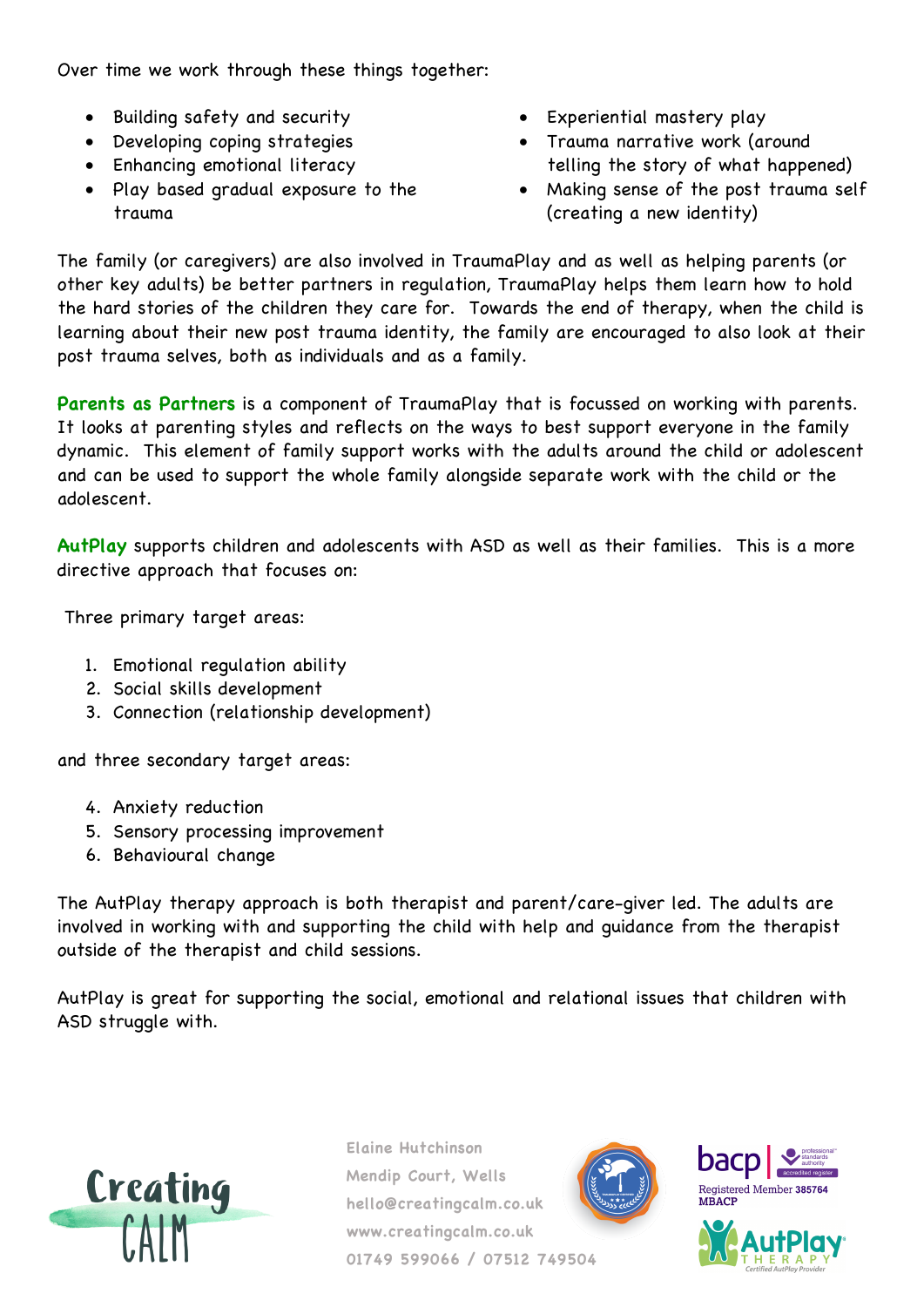These include:

- Cognitive development (learning, thinking, planning)
- Social skills (social interaction, roles and routines)
- Relationship development (gaining attention, turn-taking, enjoyment
- Language skills (talking to other people)
- Problem solving (negotiation, asking for help, solving challenges or difficulties)
- Emotional development (managing feelings, understanding others, empathy)

Children with play skills are more likely to be included in play and conversations by their peers making social times in or out of school much easier to cope with.

**Creative Arts and Play Therapy** forms the main part of their time in the studio for many children, regardless of the therapeutic approach. It includes drawing, painting, creating, working with clay and creating sand trays but other creative aspects are also used. Play Therapy can also be integral to an individual child's therapy, because play supports a child (or young person's) development physically, emotionally and socially. A lot of the techniques used in the studio are also adult therapies, and I do work with some adults too, especially those who dislike talking therapies.

Play allows children to develop their imagination and creativity and it encourages confidence and concentration. It helps children to makes friends and to make sense of their ever changing and growing world and also allows them to make mistakes safely.

Working through play and creative arts is a symbolic communication - a child will often communicate through the arts and/or play what they cannot express with words. It allows them the safety of showing their worries without having to talk about them when they may not have (or want to use) the words. They can talk too, and many do, but this way of working allows children to say as much or as little as they need, or choose, to say.

Much of how we work also acts as a bridge between the conscious awareness and emotional experiences, allowing children to explore 'what is me' and 'what is not me' in a safe environment as they work through the issues or concerns that have brought them to therapy.

**Play and Creative Arts Counselling** uses established skills and techniques based in Gestalt therapy as well as drawing on the work of Carl Rogers, Virginia Axline and Phenomenological Theory. Traditional 'talking therapy' skills are used, but often clients are asked to explore ideas and themes using play and creative arts including sand, clay, paint and drawing to further deepen their understanding. It's not about being an amazing artist but more about representing something complex in colour, line and shape so that things that are unspeakable can be voiced.

Combining therapeutic skills with counselling skills is a particularly effective way of supporting children and adolescents.







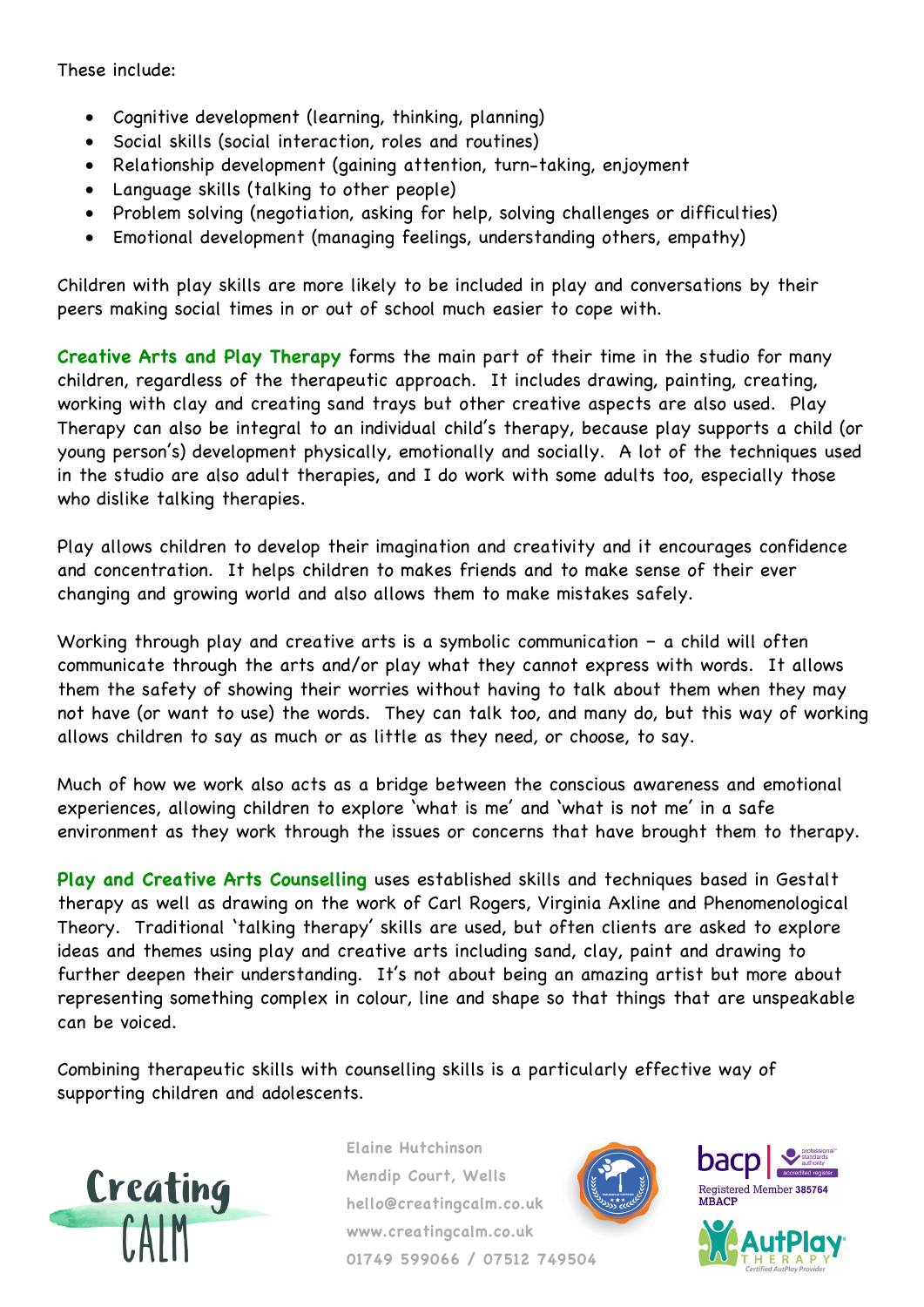**Emotional Logic** is a coaching method for older children, young people and adults. It helps make sense of loss emotions such as shock, anger and denial and how to understand and use these emotions to find a way out of the hard place they are currently in.

Therapy and counselling are not a quick fix – each client has weekly sessions. Sessions will ideally be at the same time each week. Just as what has brought the child to therapy is unique, so is the length of time each child needs therapy and the balance of modalities (ways of working) that are used.

Therapy and counselling helps children to:

- $\checkmark$  Understand relationships
- $\checkmark$  Experience and identify emotions
- $\checkmark$  Act out troublesome issues
- $\checkmark$  Practise roles
- $\checkmark$  Explore situations
- $\checkmark$  Learn, relax and have fun
- $\checkmark$  Develop physical skills
- $\checkmark$  Find out what is 'me' and what is 'not me'

Time in sessions enables your child to consider and acknowledge their feelings. It helps them learn that is OK to feel and teaches them to cope with big feelings in a safe and constructive way.

Therapy has very few rules, but as many as necessary:

- Everyone in the room is safe
- Everything in the room is safe
- § You can choose to tell anyone anything about therapy as long as it is the truth

The equipment offered in each session includes:

- $\checkmark$  A sand tray with dry sand (each child can add water, if they choose)
- $\checkmark$  A selection of symbols that will encourage the child to create any story in the sand tray, on the floor, or a table
- $\checkmark$  Clay usually grey and red
- $\checkmark$  Art and drawing materials paints, glue, glitter, collage etc.
- $\checkmark$  Small world figures including people, animals, vehicles and houses
- $\checkmark$  Music and movement equipment, including instruments
- $\checkmark$  Creative arts activities
- $\checkmark$  Games
- $\checkmark$  Dolls and caring equipment
- $\checkmark$  Medical equipment for role play

My COVID-19 risk assessment will be available for you and you can make decisions about things like masks in the room when we meet. If you have any questions about keeping your child safe and what to do if they are unwell, I can answer these at our initial meeting.



**Elaine Hutchinson Mendip Court, Wells hello@creatingcalm.co.uk www.creatingcalm.co.uk 01749 599066 / 07512 749504**





**MBACP** 

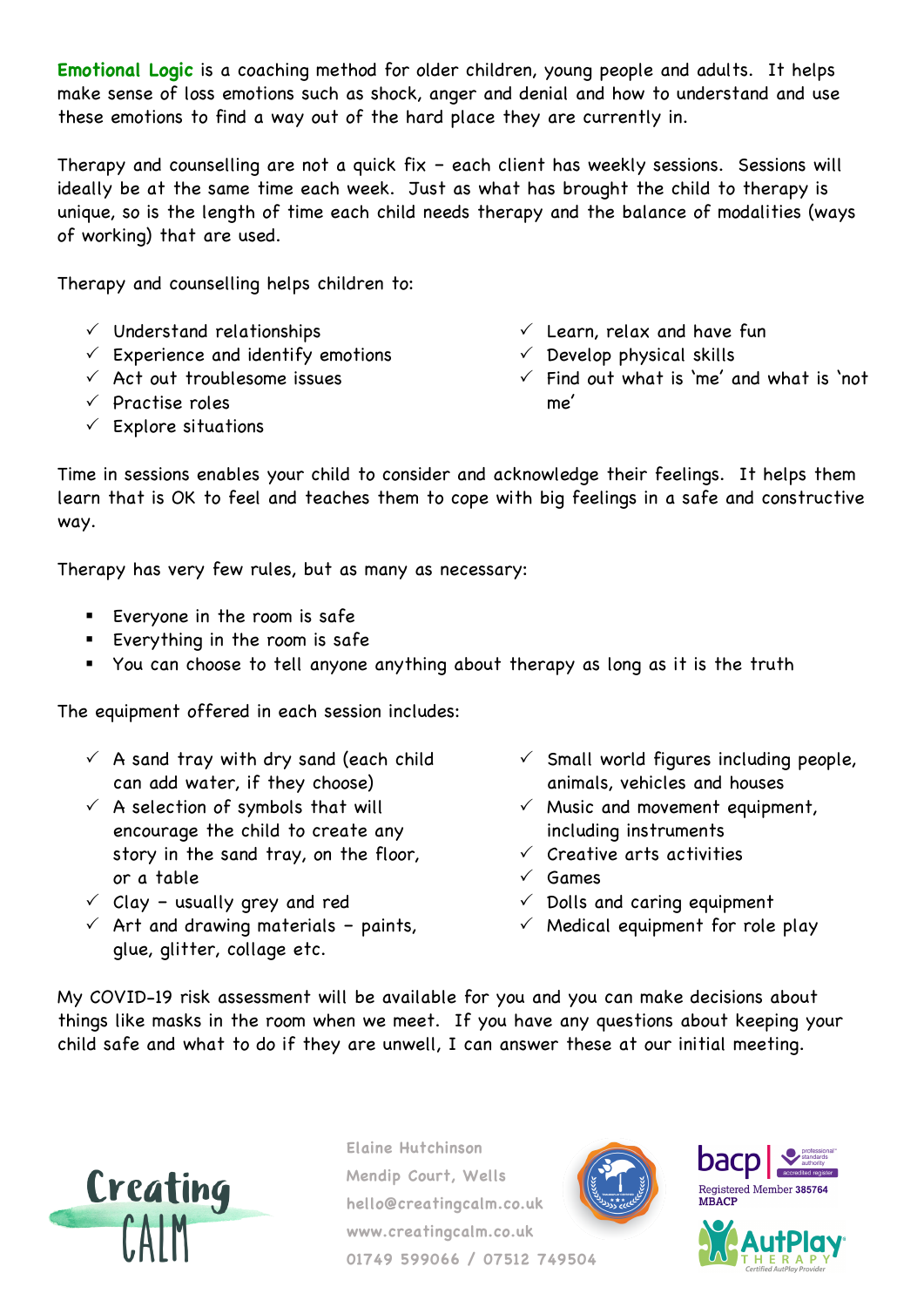Please be aware that your child may get a little messy when visiting the studio. I do provide aprons, but because therapy is generally non-directive, I won't insist your child puts one on (although I may suggest it).

The first time we meet, I will try and greet you outside (or in reception if it's raining), so that we can meet 'face to face' and not in masks and your child can meet 'me'. After than feel free to come to the side entrance of Mendip Court and tap on my window, which will minimise your time in the building. (I'll show you how to get there when we meet.) Each session will last for 40 minutes. Please make sure I have your current mobile number and that you stay on site for the duration of the session. Occasionally, children want to finish a bit earlier than planned and it's important they can get to you, if they need you. Therapy is hard work, so please be understanding if they are tired when they come back to you and let them share, if they want to, in their own time.

During sessions, big feelings can come up for a child and this may mean their behaviour can get worse before it gets better as they process those feelings. This is quite normal. If you're worried, or there is anything you think I need to know, please send me an email (or text me if it is urgent – I don't generally check emails in my working day). Likewise, if there is anything important that I need to tell you, I will of course let you know too. I know it's tempting to ask what is happening in sessions, but please don't quiz your child.

Children coming to therapy are always told they can tell anyone anything they like about their time in the studio as long as it is the truth, so please let them tell you, rather than you asking them.

Conversely, I will generally give you little information about 1:1 sessions in order that they are confidential for your child. When we meet formally (usually around session 10-12) I will say a little more about themes and things I may have noticed. Obviously, if there is a safeguarding concern, I would share this immediately, as appropriate. I will also give you a cue, such as a 'thumbs up' at the end of each session and we can follow up by phone if it's needed.

I work early mornings, after school and during the evenings to make it as easy as possible for you to fit therapy for your child around school, extra-curricular activities and family commitments. I won't always be able to offer you the exact time and day you want so please be as flexible as possible. If a session that's available is not ideal it's often worth starting as I will offer you others as they become available if I can, so we can make sessions at the most convenient time possible. Generally, I work during school terms and have some of the school holidays off. I will give you plenty of notice if I am taking holiday and will let you know as soon as I can if I need to reschedule a session with you.





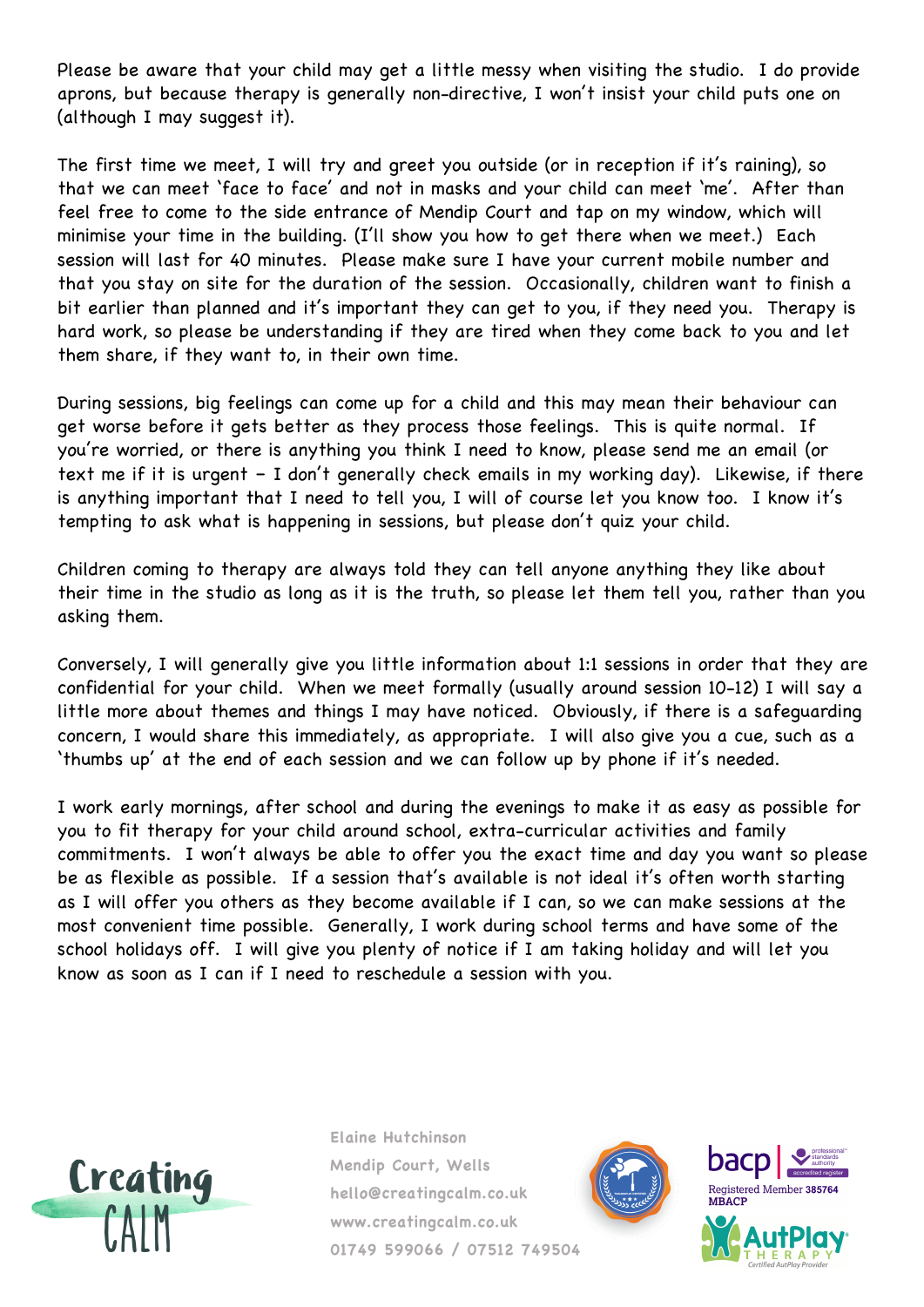If you decide therapy is for you and your child, we initially will contract for 20 sessions but often the need for therapy extends beyond that and we can discuss this at our initial meeting. Depending on how we move things forward, sessions may involve you too, especially if we are working with the AutPlay or TraumaPlay models, but we can discuss this at the intake meeting. Sessions cost £75 each and are paid for at the start of each session using card payment via Zettle. (This means an initial episode of therapy will cost £1500.00 in total.). I do sometimes have concession places available, but there is generally a long waiting list for them and the times they are available are limited to during the day.

Should you need to contact me between sessions, please feel free to email and I will answer when I can. If you would like to talk something through with me, my office times are on my email footer (sometimes they vary) and you are welcome to give me a ring then (or email me / text me and ask to make a time to chat if that's easier). If anything is urgent, please also send me a text. My work phone number is 07512 749504.

I will make time to talk with you towards the middle of your child's sessions – usually around session 10-12, so that we can review progress so far and plan together what is going to happen next. Depending on why they have come to therapy or counselling, some children only need one episode of therapy, but others may need a lot longer. Children are always welcome back for another episode of sessions at another time if they need it.

There are lots of short videos on my website answering commonly asked questions, but you are welcome to ask me anything you need to know. I'm always happy to chat, if I can, or answer emails. The videos can be found at www.creatingcalm.co.uk/youask. There are also a series of FAQs (frequently asked questions) for parents, clients, and professionals on the website blog: www.creatingcalm.co.uk/blog.